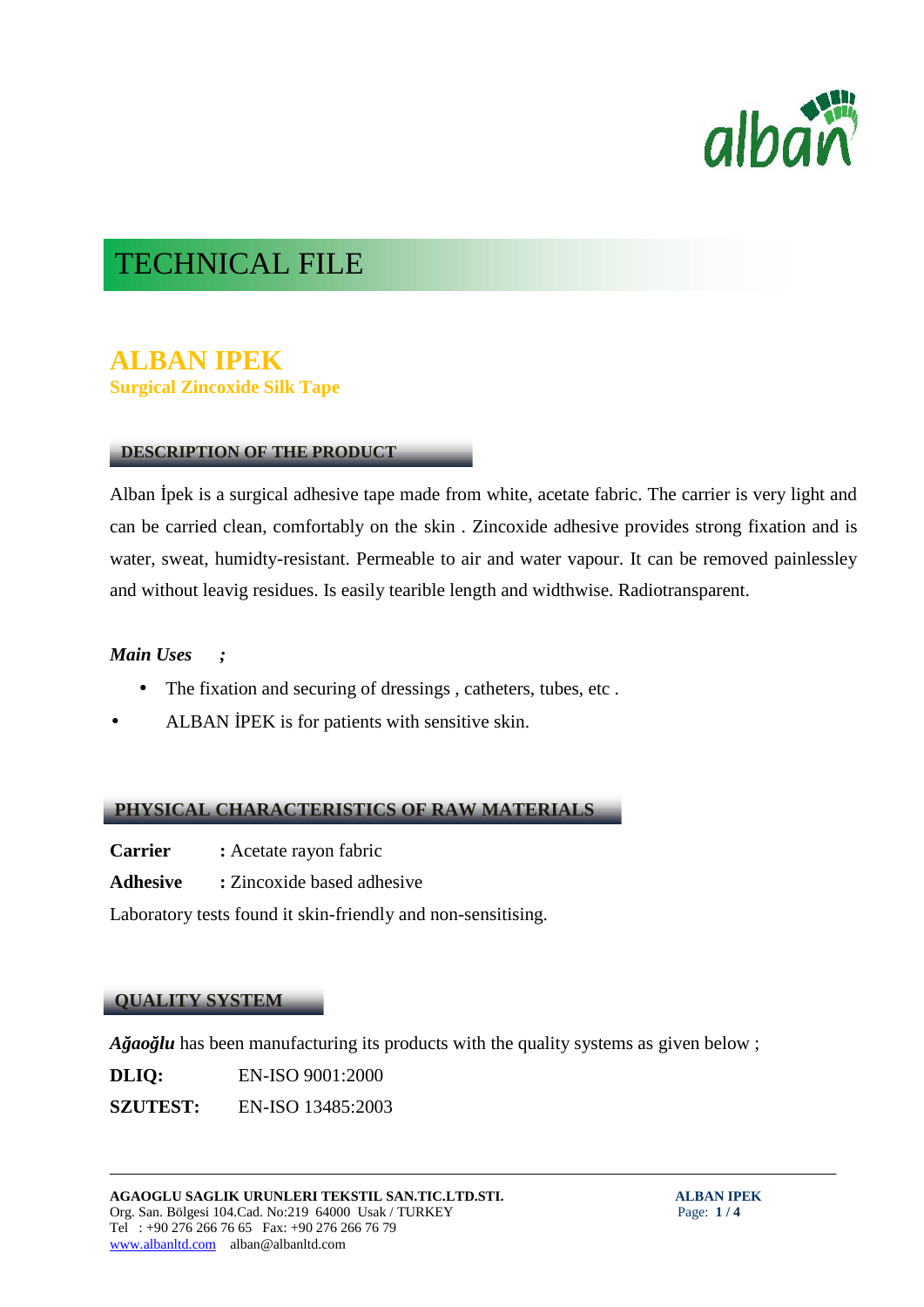

#### **MANUFACTURING OF TH E PRODUCT**

Alban pek is manufactured under following conditions;

**Temperature :** 15 – 25<sup>°</sup>C

**Relative Humidity :** % 30 - % 70

These conditions are regularly verified by suitable instruments (thermo-hygrometer). If the storage and transport conditions are followed, it can be used till the exp. date.

# **PHYSICAL CHARACTERISTICS OF THE PRODUCT**

| <b>Test Method</b>           | <b>Unit</b>      | <b>Standart</b>                          | <b>Method</b> |
|------------------------------|------------------|------------------------------------------|---------------|
| Weight of Adhesive           | g/m <sup>2</sup> | min. 85                                  | TS 3957       |
| Weight of Carrier            | g/m <sup>2</sup> | min. 90                                  | TS 3957       |
| <b>Adhesive Strength</b>     | gf/cm            | min. 200                                 | TS 3957       |
| Amount of ZnO                | $\%$             | min. 10                                  | TS 3957       |
| <b>Tensile Strength</b>      | kgf/cm           | min. 5                                   | TS 3957       |
| <b>Stability of Adhesive</b> |                  | Should not stick<br>to the outer surface | TS 3957       |
| <b>Straight Tearing</b>      |                  | Must be straight                         | TS 3957       |

### **PACKING DETAILS**

| <b>Code</b> | <b>Size</b>       | <b>Quantity per Box</b> | <b>Qauntity per Carton</b> |
|-------------|-------------------|-------------------------|----------------------------|
| 12501       | 5m x 1,25cm       |                         | 200                        |
| 12502       | $5m \times 2,5cm$ |                         | 120                        |
| 12505       | $5m \times 5cm$   |                         | 100                        |
| 12510       | $5m \times 10cm$  |                         | 100                        |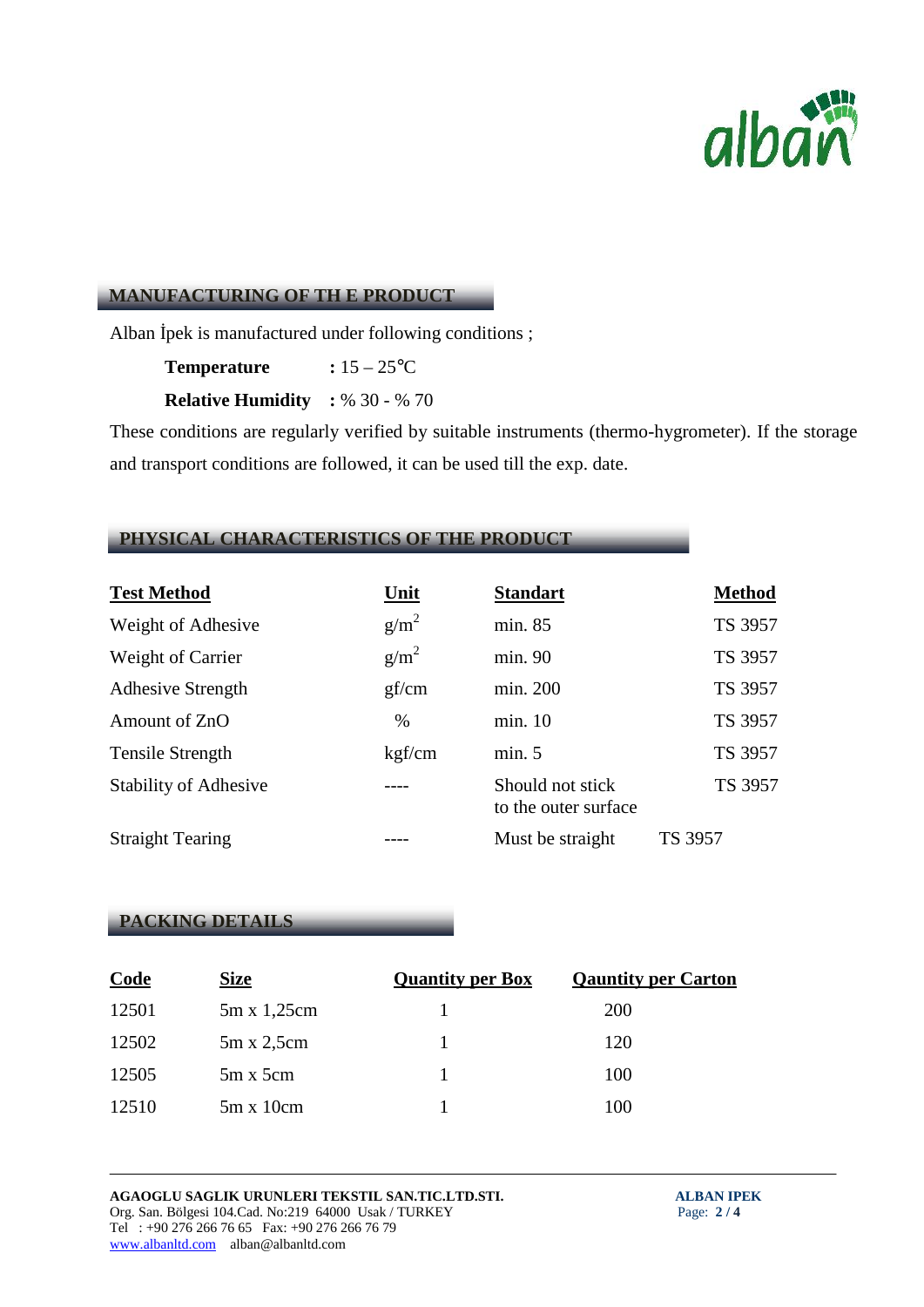

#### **IDENTIFICATION OF RISKS**

**Injurious effects on health :** Not determinable **Injurious effects on the environment :** Does not represent risks for the

- 
- environment provided that the national laws for the refuses are respected.
- **Ways of fire extinguishing : Foam, powder, CO<sub>2</sub>.Next to fire suitable** ways of fire extinguishing have to be used.

#### **INSTRUCTIONS FOR USE**

- Should be applied to clean and dry skin.
- Pull plaster as long as needed and cut (plaster should be at least 2,5 cm longer than the wound dressing).
- In order to avoid any skin trauma. It must be applied onto the skin without stretching.
- To ensure well adhesion on the edges. It must be slightly rubbed over the center towards the edges.
- It must be removed in the direction of hair roots, parallel to the skin, by grasping the product in one end and tightening the skin with your other hand.

**SHELFLIFE:** 5 Years